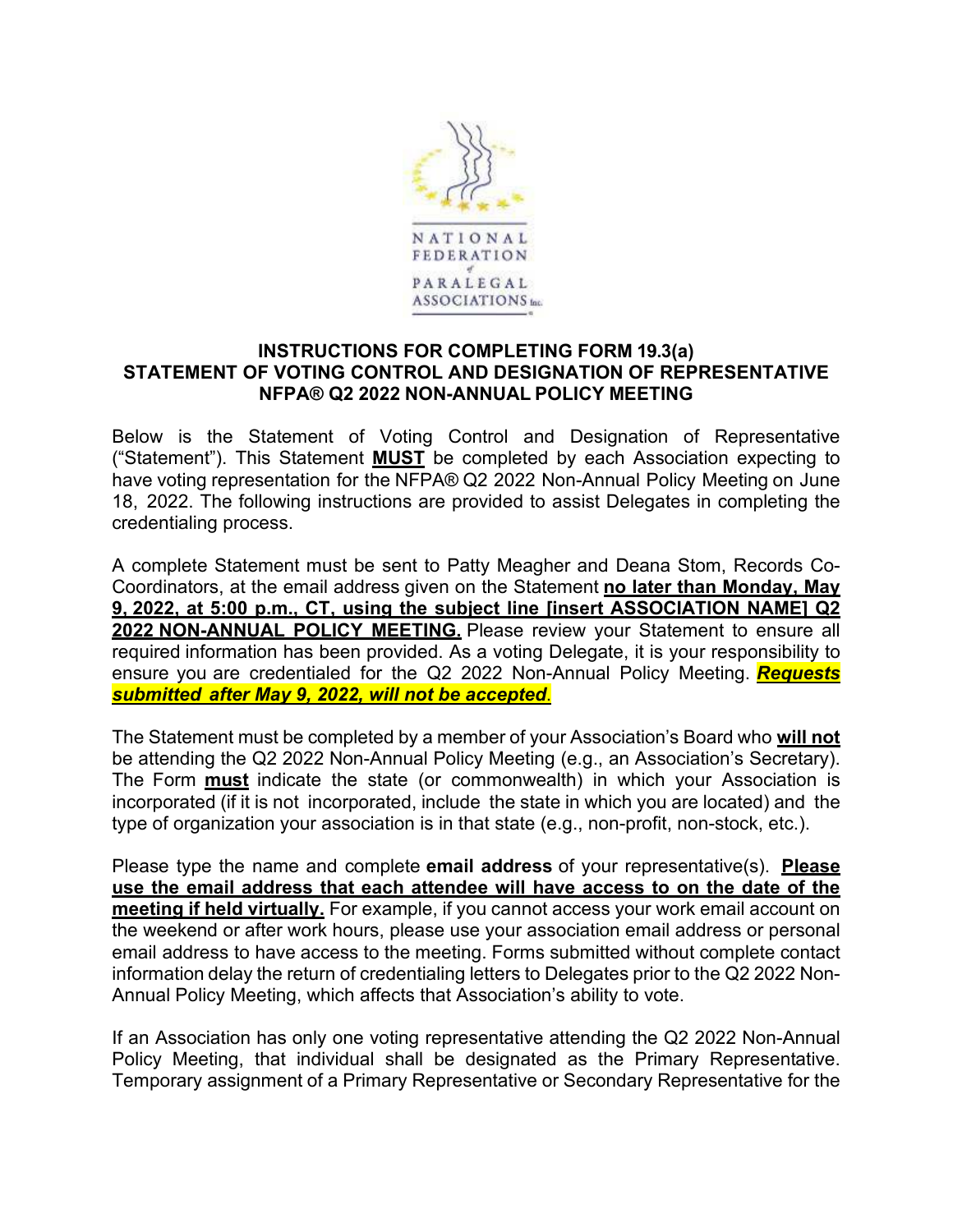purpose of the Q2 2022 Non-Annual Policy Meeting will not change the designation of an Association's existing Primary and Secondary Representative.

In addition to Delegate credentialing, registration for the Q2 2022 Non-Annual Policy Meeting is to be completed through the NFPA® website (www.paralegals.org). **ASSOCIATION DUES MUST BE CURRENT THROUGH APRIL 30, 2022.**

**Confirmation letters will be returned by email only NO LATER THAN June 1, 2022.**

*Submit completed forms by email no later than Monday, May 9, 2022, to:* 

*Credentialing.NFPA@gmail.com* 

*with the Subject Line:* 

## **[INSERT YOUR ASSOCIATION NAME] Q2 2022 NON-ANNUAL POLICY MEETING.**

**Please use the email address that each attendee will have access to on the date of the meeting.** For example, if the attendee cannot access their work email account on the weekend or after work hours, please provide the association email address or personal email address in order to have access to the meeting. **Forms submitted without complete contact information will delay the return of credentialing letters to Delegates prior to the Q2 2022 Non-Annual Policy Meeting, which affects that Association's ability to vote.**

**Credentialing forms submitted after May 9, 2022, will not be accepted.**

Please email credentialing.nfpa@gmail.com (Patty Meagher or Deana Stom) or Mianne Besser, Secretary/Director of Leadership Development (secretary@paralegals.org) with any questions. *Please place the following in the subject line when submitting questions:* 

*[INSERT YOUR ASSOCIATION NAME] Q2 2022 NON-ANNUAL POLICY MEETING -QUESTION.*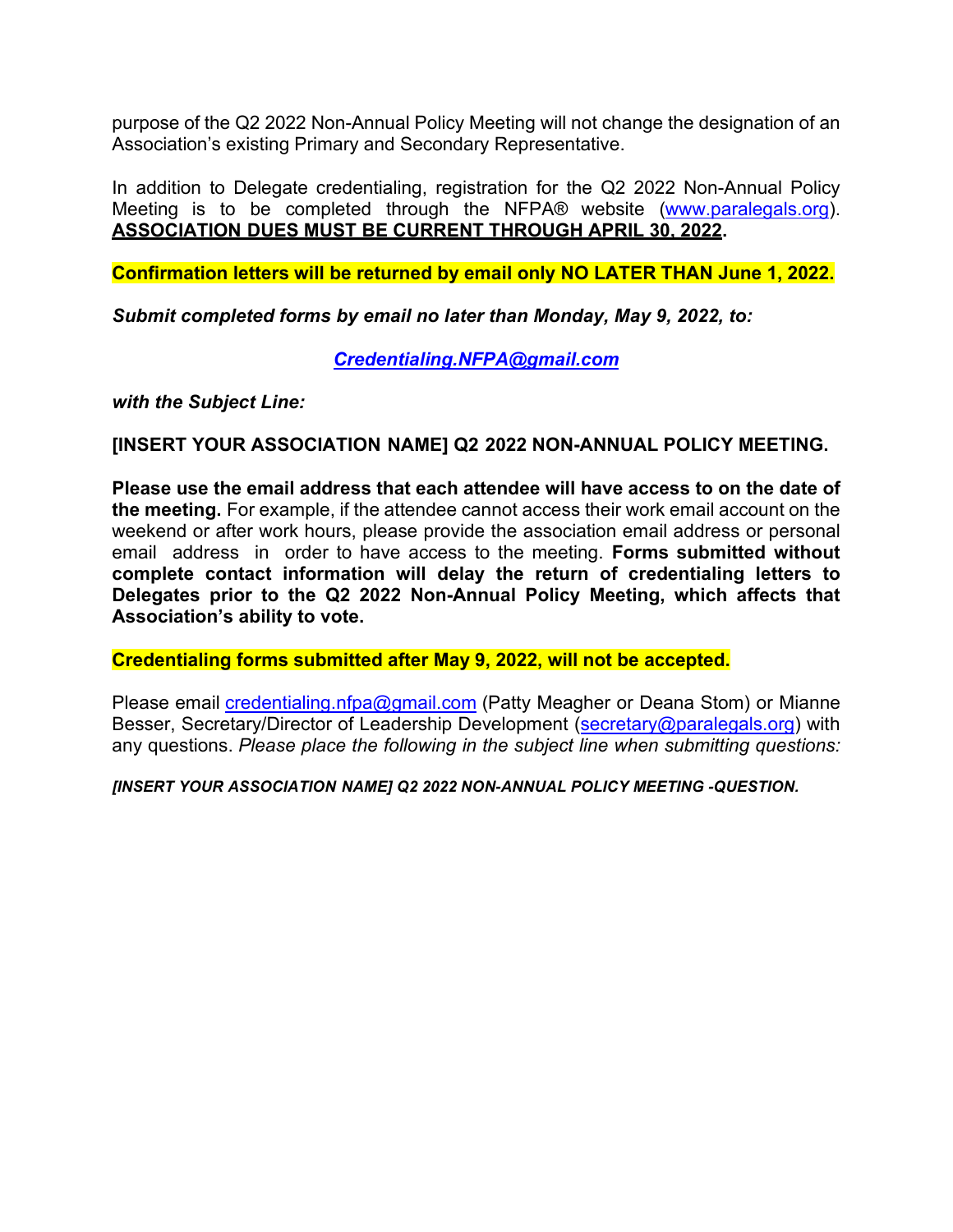# **NFPA® STATEMENT OF VOTING CONTROL AND DESIGNATION OF REPRESENTATIVE**

#### **NAME OF ASSOCIATION**:

(hereafter referred to as the "Association").

I, hereby state that:

- I am the duly elected of the Association and that in such I have custody of the records of the Association.
- Voting control of the Association is vested in practicing paralegals, and that the voting membership requirements for the Association do not discriminate against any class of paralegals and are consistent with the Bylaws of the National Federation of Paralegal Associations, Inc. ("NFPA<sup>®</sup>").
- $\bullet$  The Association's Bylaws and other governing documents on file with NFPA $^\text{\textregistered}$ are true and correct copies of the documents as adopted by the Board of Directors and/or members of the Association (as required by applicable state statutes) and that no other changes have been made to any governing documents; or (ii) the Bylaws and other governing documents attached hereto are the current governing documents of the Association.
- Final Association is a Corporation.
- The dues for the Association are current.
- The [members/Board of Directors] of the Association have designated:

| Name:    |       |  |  |  |  |
|----------|-------|--|--|--|--|
| Address: |       |  |  |  |  |
| Phone    | Email |  |  |  |  |

a voting member in good standing with the Association, Primary Representative to NFPA $^\text{\textregistered}$  until further notice to NFPA $^\text{\textregistered}$  and that in such capacity, she/he has full authority to act on behalf of the Association in all matters and to cast the Association's vote at any NFPA $^{\circledR}$  virtual and/or inperson meeting or in any action without a meeting in accordance with the Bylaws and Rules of Order of NFPA<sup>®</sup>; and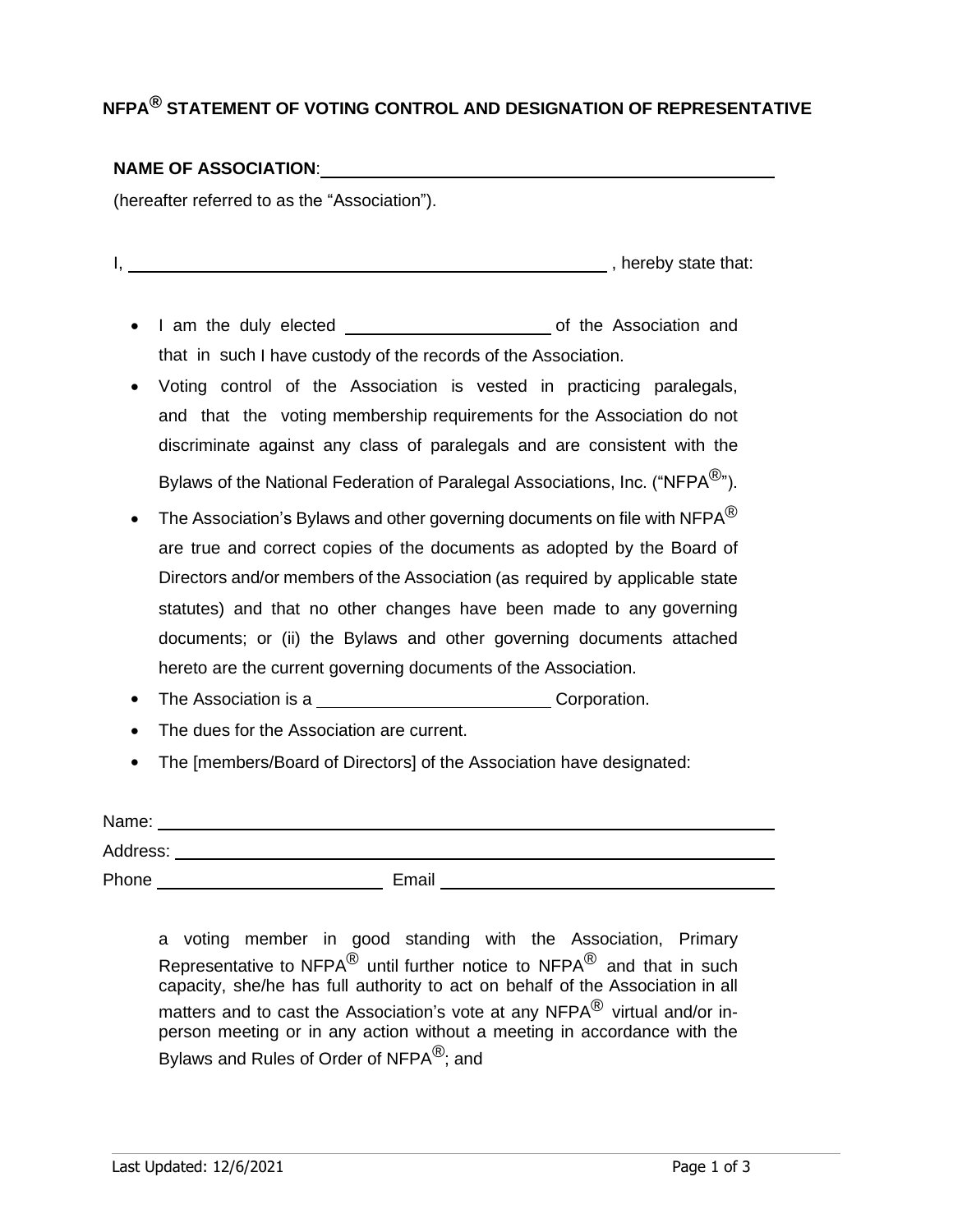• The [members/Board of Directors] of the Association have designated<sup>1</sup>:

| Name:    |       |
|----------|-------|
| Address: |       |
| Phone    | Email |

a voting member in good standing with the Association, Secondary Representative to NFPA $^{\circledR}$  until further notice to NFPA $^{\circledR}$  and that in such capacity, she/he has full authority, in the absence of the Primary Representative, to act on behalf of the Association in all matters and to cast the Association's vote at any virtual and/or in-person meeting or in any action without a meeting in accordance with the Bylaws and Rules of Order of NFPA $^\circledR$ .

## **ADDITIONAL ATTENDEES ATTENDING THE VIRTUAL POLICY MEETING**

State the **name, position, and address** of any other additional individual(s) who will be virtually attending the Policy Meeting and who have paid or will pay the full registration fee (see Schedule of Fees on the NFPA $^{\circledR}$  website). Credentials will likewise be sent to these individuals.

| 1. Name: 1. 2008. 2009. 2010. 2010. 2010. 2010. 2010. 2011. 2012. 2012. 2014. 2016. 2017. 2018. 2019. 2010. 20<br>2012. 2012. 2012. 2012. 2012. 2012. 2012. 2012. 2012. 2013. 2014. 2014. 2014. 2014. 2014. 2014. 2014. 2014. 20 |  |
|----------------------------------------------------------------------------------------------------------------------------------------------------------------------------------------------------------------------------------|--|
|                                                                                                                                                                                                                                  |  |
|                                                                                                                                                                                                                                  |  |
|                                                                                                                                                                                                                                  |  |
|                                                                                                                                                                                                                                  |  |
|                                                                                                                                                                                                                                  |  |
|                                                                                                                                                                                                                                  |  |
|                                                                                                                                                                                                                                  |  |
|                                                                                                                                                                                                                                  |  |
|                                                                                                                                                                                                                                  |  |

<sup>&</sup>lt;sup>1</sup> If there is no Secondary, leave this section blank.